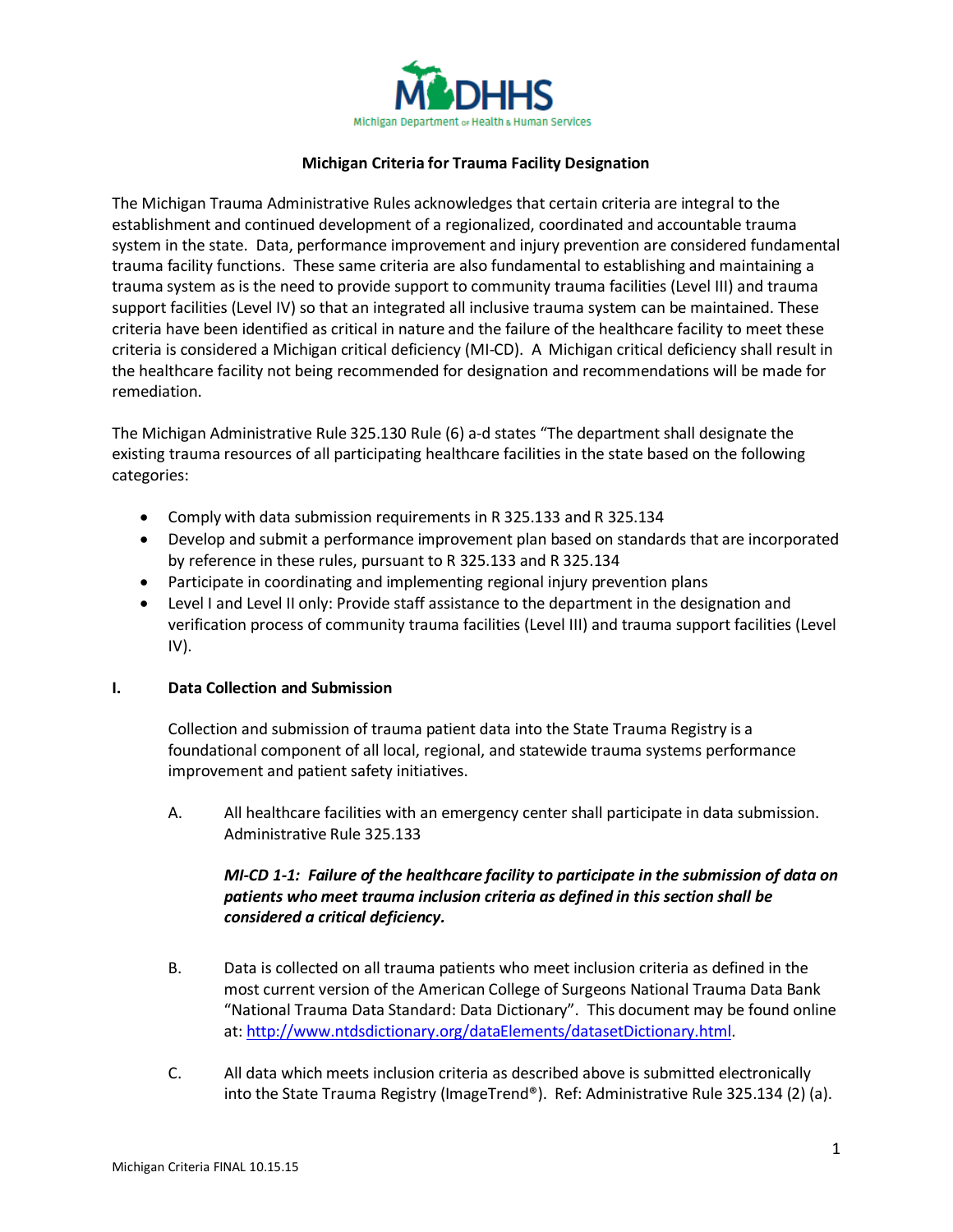ImageTrend® is the State sponsored software program approved for use as the statewide trauma registry. Other nationally recognized trauma software registries may be used by the healthcare facility for data warehousing. However, all trauma data must be uploaded to the State Trauma Registry (ImageTrend®). This process is outlined in the document "State Trauma Registry (ImageTrend®) Access" found on the MDCH Trauma Section website.

1) Twelve (12) months of data must be submitted into the State Trauma Registry prior to applying for designation as a Michigan trauma facility for the first time. The healthcare facility may determine the twelve (12) month time frame but it must start no earlier than fifteen (15) months from the date of application for ACS verified facilities or scheduled site review for facilities seeking in-state verification.

# *MI-CD 1-2: Failure of the healthcare facility to submit data into the State Trauma Registry as described in C.1. above shall be considered a critical deficiency.*

2) To maintain designation as a Michigan trauma facility, data is to be submitted electronically into the State Trauma Registry (ImageTrend®) quarterly by the following dates: March 15, June 15, September 15, December 15.

# *MI-CD 1-3: Failure of the healthcare facility to continue to submit data into the State Trauma Registry on a regular basis after submission of the initial twelve (12) months of data shall be considered a critical deficiency.*

D. Each healthcare facility is required to designate a person responsible for trauma registry activities. This person should have the minimal training necessary to maintain the registry. This need not be a dedicated position.

# *MI-CD 1-4: Failure of the healthcare facility to designate a person responsible for trauma registry activities shall be considered a critical deficiency.*

## **II. Performance Improvement Plan**

Performance improvement is integral in ensuring a highly functioning trauma program and a statewide trauma system. The Michigan Administrative Rules reflect this emphasis on continually evaluating performance as does the American College of Surgeons Committee on Trauma (ACS-COT). Healthcare facilities seeking designation as a Michigan trauma facility must do so in accordance with the following expectations:

A. Demonstrate participation in the regional trauma network performance improvement as described in the Regional Trauma Network work plan. Minimally, this includes demonstrating that the healthcare facility is participating in regional data collection (audit filters), analysis and sharing. A brief description of planned or ongoing participation in the Regional Trauma Network performance improvement initiatives must be submitted with the designation application.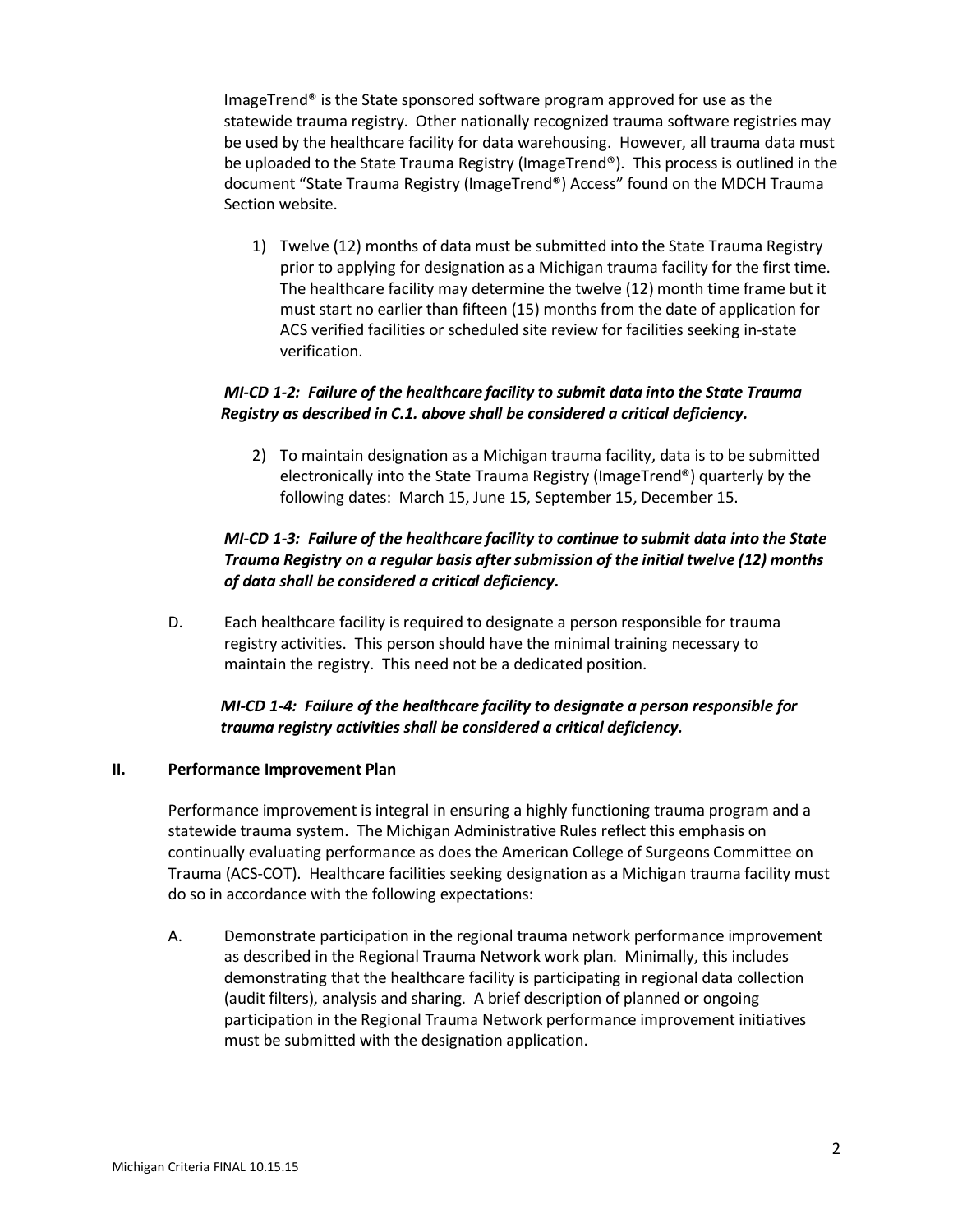- B. **Healthcare facilities seeking in-state verification as a Level III trauma facility** must meet performance improvement criteria for Level III referenced by Rule 325.135 and outlined in the American College of Surgeons Committee on Trauma "Resources for the Optimal Care of the Injured Patient 2014" in a written plan.
- C. **Healthcare facilities seeking in-state verification as a Level IV trauma facility** shall develop a performance improvement plan based on standards that are incorporated by reference to Rule 325.135 and the American College of Surgeons Committee on Trauma "Resources for the Optimal Care of the Injured Patient 2014". The standards include:
	- 1) A written performance improvement plan, which addresses the following:
		- a. A process of event identification and levels of review which result in the development of corrective action plans, methods of monitoring, reevaluation, risk stratified benchmarking must be present and this process must be reviewed and updated annually.
		- b. Problem resolution, outcome improvements and assurance of safety (loop closure) must be readily identifiable through methods of monitoring, reevaluation, benchmarking and documentation.
		- c. All criteria for trauma team activation have been determined by the trauma program and evaluated on an ongoing basis in the PI process.
		- d. Audit Filters the PI program identifies and reviews documents, findings, and corrective action on the following five (5) audit filters which must be addressed in the PRQ:
			- Any system and process issues
			- Trauma deaths in house or in emergency department
			- Any clinical care issues, including identifying and treatment of immediate life threatening injuries
			- Any issues regarding transfer decision
			- Trauma team activation times to trauma activation
	- 2) A policy in place to review issues that revolve predominately around (1) system and process issues such as documentation and communication; (2) clinical care including identification and treatment of immediate life threatening injuries (ATLS); and (3) transfer decisions.

# *MI-CD 2-1: Failure to participate in the Regional Trauma Networks performance improvement work plan and initiatives outlined in the brief description submitted with the designation application shall be considered a critical deficiency.*

*MI-CD 2-2: Failure of a facility requesting Level III in-state verification to provide a written performance improvement plan which meets performance improvement criteria from the state of Michigan and the American College of Surgeons shall be considered a critical deficiency.*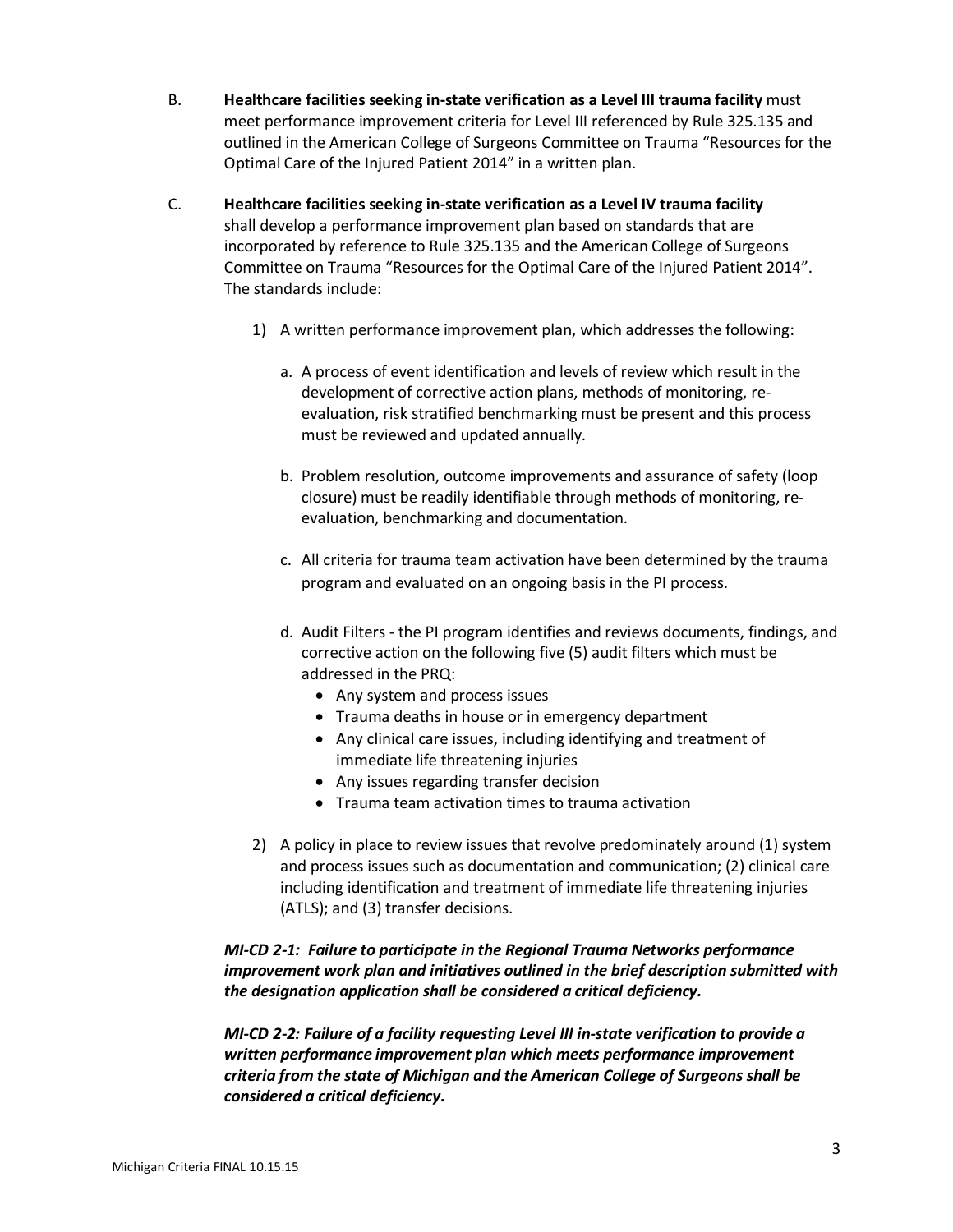*MI-CD 2-3: Failure of a facility requesting Level IV in-state verification to provide a written performance improvement plan which meets state of Michigan and American College of Surgeons criteria as outlined in section C shall be considered a critical deficiency.*

### **III. Injury Prevention**

All healthcare facilities seeking designation by the State of Michigan as a trauma facility are expected to demonstrate the following:

A. Participate in coordinating and implementing Regional Trauma Network injury prevention work plans and initiatives.

# *MI-CD 3-1: Failure of the healthcare facility to participate in the Regional Trauma Network Injury Prevention work plan and initiatives outlined in the brief description submitted in the designation application is considered a critical deficiency.*

#### **IV. Staff Support**

### *This section applies to ACS verified Level I and Level II trauma facilities only.*

- A. Provide staff assistance to the Department in the designation and verification process of community trauma facilities and trauma support facilities contingent upon sufficient funding being appropriated. To meet this expectation the ACS verified Level I and II must:
	- 1) Submit the names of two staff members from their facility to the in-state review team pool. Candidates must be practicing in trauma and/or emergency care at an ACS verified Level I or Level II trauma facility. They are currently involved in trauma facility performance improvement activities. Candidates have successfully completed Advanced Trauma Life Support or Advanced Trauma Care for Nurses and participated in a site review by ACS. Candidates are willing to attend an MDHHS site reviewer orientation.
	- 2) Hospitals must submit (at least) one (1) physician, either a surgeon or an emergency physician and (at least) one (1) trauma nurse manager/coordinator, or one (1) trauma quality improvement RN, or one (1) mid-level provider (physician assistant, nurse practitioner, advanced practice nurse with trauma experience.
	- 3) Candidates chosen from the pool commit to one review cycle (3 year) and each candidate agrees to train as a verification site reviewer and commit to one visit per year.

# *MI-CD 4-1: Failure of the healthcare facility to provide candidates as described in this section for the purpose of serving as site reviewers shall be considered a critical deficiency.*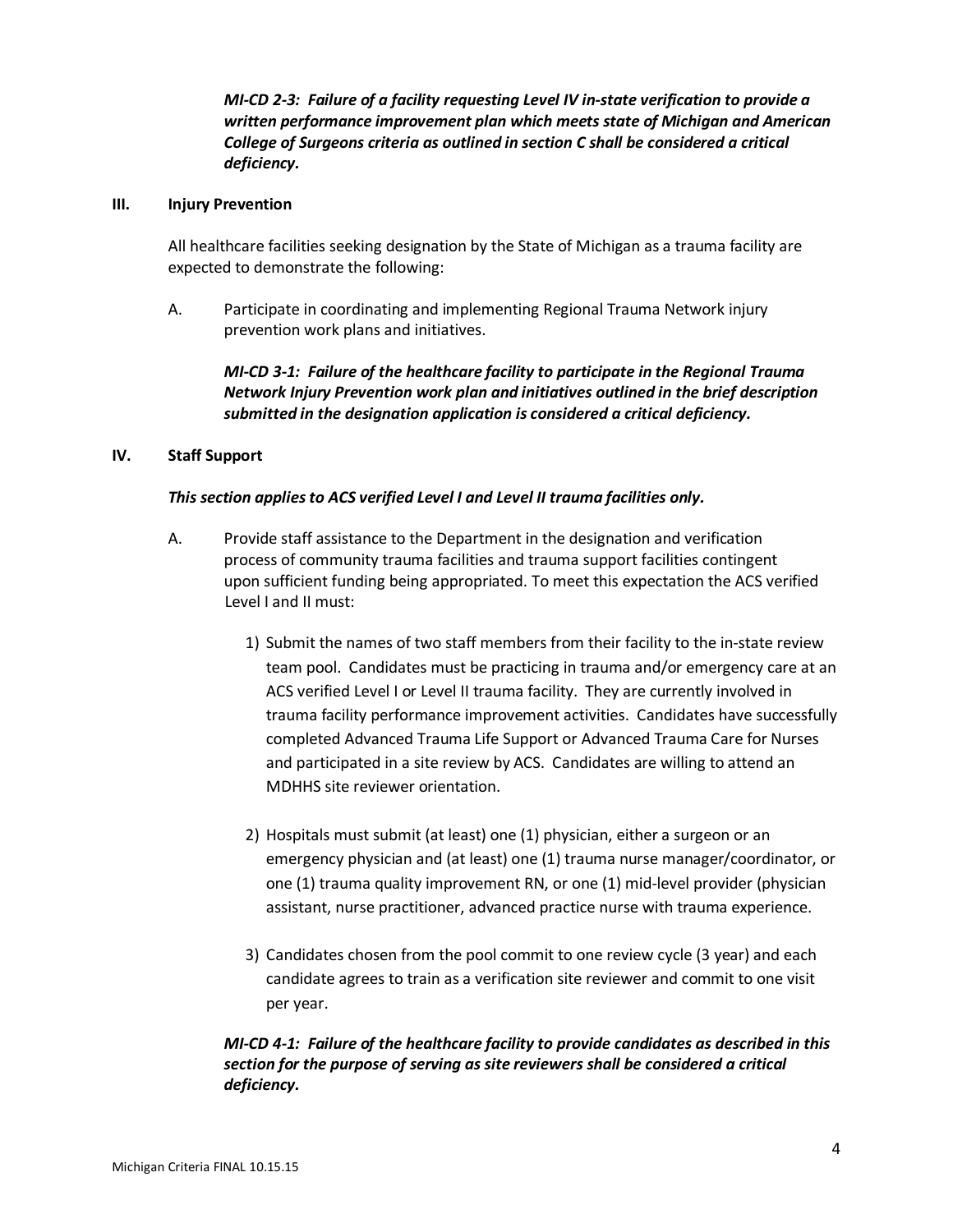# **Michigan Criteria Quick Reference Guide**

| Level                                  | <b>Criterion</b>                                                                                                                                                 | <b>Type</b> |
|----------------------------------------|------------------------------------------------------------------------------------------------------------------------------------------------------------------|-------------|
| Data - Rule 325.133 and 325.134        |                                                                                                                                                                  |             |
| I, II, III, IV                         | Submit data on patients who meet trauma inclusion criteria as defined in the most current version                                                                |             |
|                                        | of the American College of Surgeons National Trauma Data Bank, "National Trauma Data Standard:                                                                   |             |
|                                        | Data Dictionary" (http://www.ntdsdictionary.org/dataElements/datasetDictionary.html).                                                                            |             |
|                                        | (MI-CD 1-1)                                                                                                                                                      |             |
| I, II, III, IV                         | Submit twelve (12) months of data into the State Trauma Registry prior to applying for                                                                           |             |
|                                        | designation as a Michigan trauma facility. The healthcare facility may determine the twelve (12)                                                                 |             |
|                                        | month time frame, but it must start no earlier than fifteen (15) months from the date of<br>application. (MI-CD 1-2)                                             |             |
| I, II, III, IV                         | Continue to submit data into the State Trauma Registry after submission of the initial twelve (12)                                                               |             |
|                                        | months of data. Data should be submitted quarterly.                                                                                                              |             |
| I, II, III, IV                         | Identify a trained staff member responsible for data collection. (MI-CD 1-4)                                                                                     |             |
| Performance Improvement - Rule 325.135 |                                                                                                                                                                  |             |
| I, II, III, IV                         | All Michigan trauma facilities must participate in regional performance improvement as described                                                                 |             |
|                                        | in the Regional Trauma Networks work plan (www.michigan.gov/traumasystem) (MI-CD 2-1)                                                                            |             |
| $\mathbf{III}$                         | In-state verified Level III trauma facilities must meet performance improvement criteria outlined                                                                |             |
|                                        | by the state of Michigan and ACS. (MI-CD 2-2)                                                                                                                    |             |
| IV                                     | Have a written Performance Improvement plan. (MI-CD 2-3)                                                                                                         |             |
| IV                                     | The process of event identification and levels of review must result in the development of                                                                       |             |
|                                        | corrective action plans, and methods of monitoring, re-evaluation, and risk stratified                                                                           |             |
|                                        | benchmarking must be present this process must be reviewed and updated annually. (MI-CD 2-3)                                                                     |             |
| IV                                     | Problem resolution, outcome improvements and assurance of safety (loop closure) must be                                                                          |             |
|                                        | readily identifiable through methods of monitoring, re-evaluation, benchmarking and                                                                              |             |
|                                        | documentation. (MI-CD 2-3)                                                                                                                                       |             |
| IV                                     | A policy in place to review issues that revolve predominately around (1) system and process issues                                                               |             |
|                                        | such as documentation and communication; (2) clinical care including identification and                                                                          |             |
|                                        | treatment of immediate life threatening injuries (ATLS); and (3) transfer decisions. (MI-CD 2-3)                                                                 |             |
| IV                                     | All criteria for trauma team activation have been determined by the trauma program and                                                                           |             |
| IV                                     | evaluated on an ongoing basis in the PI process. (MI-CD 2-3)<br>The PI program identifies, reviews and documents findings and corrective action on the following |             |
|                                        | audit filters: (MI-CD 2-3)                                                                                                                                       |             |
|                                        | • Any system and process issues                                                                                                                                  |             |
|                                        | Trauma deaths in house or in emergency department                                                                                                                |             |
|                                        | Any clinical care issues, including identifying and treatment of immediate life threatening                                                                      |             |
|                                        | injuries                                                                                                                                                         |             |
|                                        | Any issues regarding transfer decisions<br>٠                                                                                                                     |             |
|                                        | Trauma team activation times to trauma activation                                                                                                                |             |
| Injury Prevention - Rule 325.130       |                                                                                                                                                                  |             |
| I, II, III, IV                         | Provide a brief description on how the facility is participating in the Regional Trauma Network                                                                  |             |
|                                        | injury prevention work plan (www.michigan.gov/traumasystem) (MI-CD 3-1)                                                                                          |             |
| Staff Assistance - Rule 325.130        |                                                                                                                                                                  |             |
| I, II                                  | Submit the name of (at least) one (1) physician, either a surgeon or an emergency physician and                                                                  |             |
|                                        | (at least) one (1) trauma nurse manager/coordinator, or one (1) trauma quality improvement RN,                                                                   |             |
|                                        | or (1) mid-level provider (physician assistant, nurse practitioner, advanced practice nurse) with                                                                |             |
|                                        | trauma experience to serve as site reviewers for potential Michigan Level III or Level IV trauma                                                                 |             |
|                                        | facilities. A minimum of two (2) candidates must be submitted. The commitment time period will                                                                   |             |
|                                        | span a three (3) year cycle with one (1) site visit per year. (MI-CD 4-1)                                                                                        |             |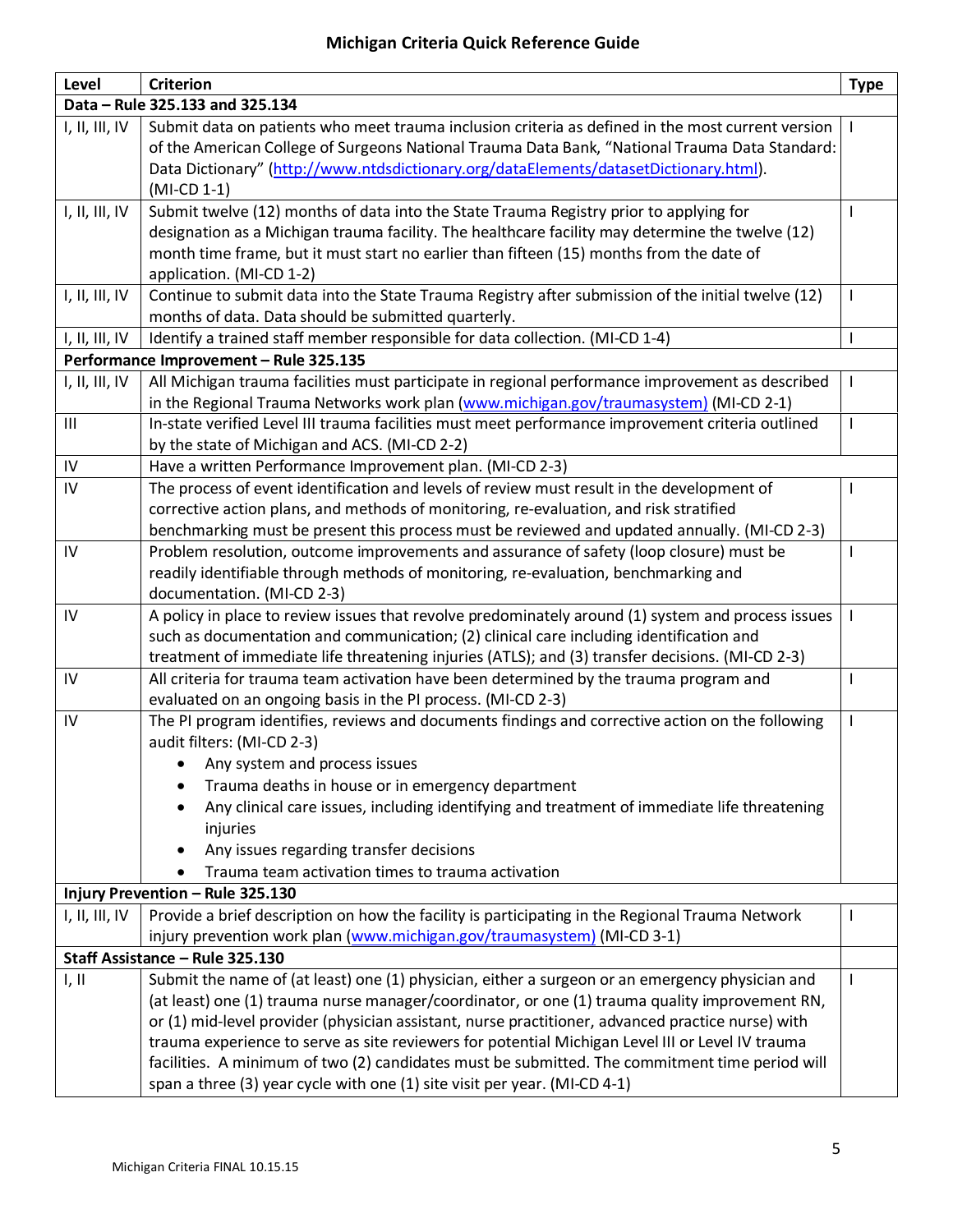### Michigan Criteria

### Frequently Asked Questions

### DATA:

# 1.) **How do I submit data into the state trauma registry?**

Access [www.michigan.gov/traumas](http://www.michigan.gov/trauma)ystem; search under Trauma Registry to find instructions for data imports from either NTDB or a facilities program. All Image Trend users must be assigned user names, password and privileges before this can occur. Contact MDHHS to obtain this information.

- 2.) **Where can I find information on the National Trauma Data Bank Data?** Access this information a[t http://www.ntdsdictionary.org/dataElements/datasetDictionary.html](http://www.ntdsdictionary.org/dataElements/datasetDictionary.html)
- 3.) **Can I use another software system to collect trauma data?** Yes, other software systems can be used, however all data must be submitted into Image Trend quarterly for designation.

## 4.) **Should only complete cases be entered into the registry?**

The ACS requires that trauma registries for Level I, II, and III facilities be concurrent, at a minimum, 80 percent of cases must be entered within 60 days of discharge. Cases not complete from the prior quarter may be entered at the next quarter.

# 5.) **Do Level IV facilities need to have a dedicated trauma data entry person?** No it is expected that with limited resources this is not always feasible. However every effort must be made to ensure someone in every facility is trained to ensure trauma data is entered into the registry in an accurate, timely fashion.

- 6.) **While I am waiting for designation, do I need to continue to submit data?** Yes, you should submit data quarterly after the initial 12 month data submission on the following dates: March 15, June 15, September 15, and December 15.
- 7.) **How do I know which patients to add to the registry?**  See [http://www.ntdsdictionary.org/dataElements/documents/2014NTDSDataDictionary.pdf;](http://www.ntdsdictionary.org/dataElements/documents/2014NTDSDataDictionary.pdf) flow sheet on page 10.

## PERFORMANCE IMPROVEMENT:

1.) **How do I demonstrate participation in Regional Trauma Network performance improvement work plan and initiatives?**

Some examples of participation include: accessing the Regional Trauma Network work plan at [www.michigan.gov/traumasystem](http://www.michigan.gov/traumasystem) under Regional Trauma Network and volunteering to work on the SMART objectives each region is developing to address region specific performance improvement. Participating in training or education designed to address a regional performance improvement initiative, participation in the Regional Professional Standards Review Organization, actively engaged in the collection of quality regional data, benchmarking, and report writing. Implementing initiatives in your facility that address system performance for example; expedited transfers, limited ED stays, and others.